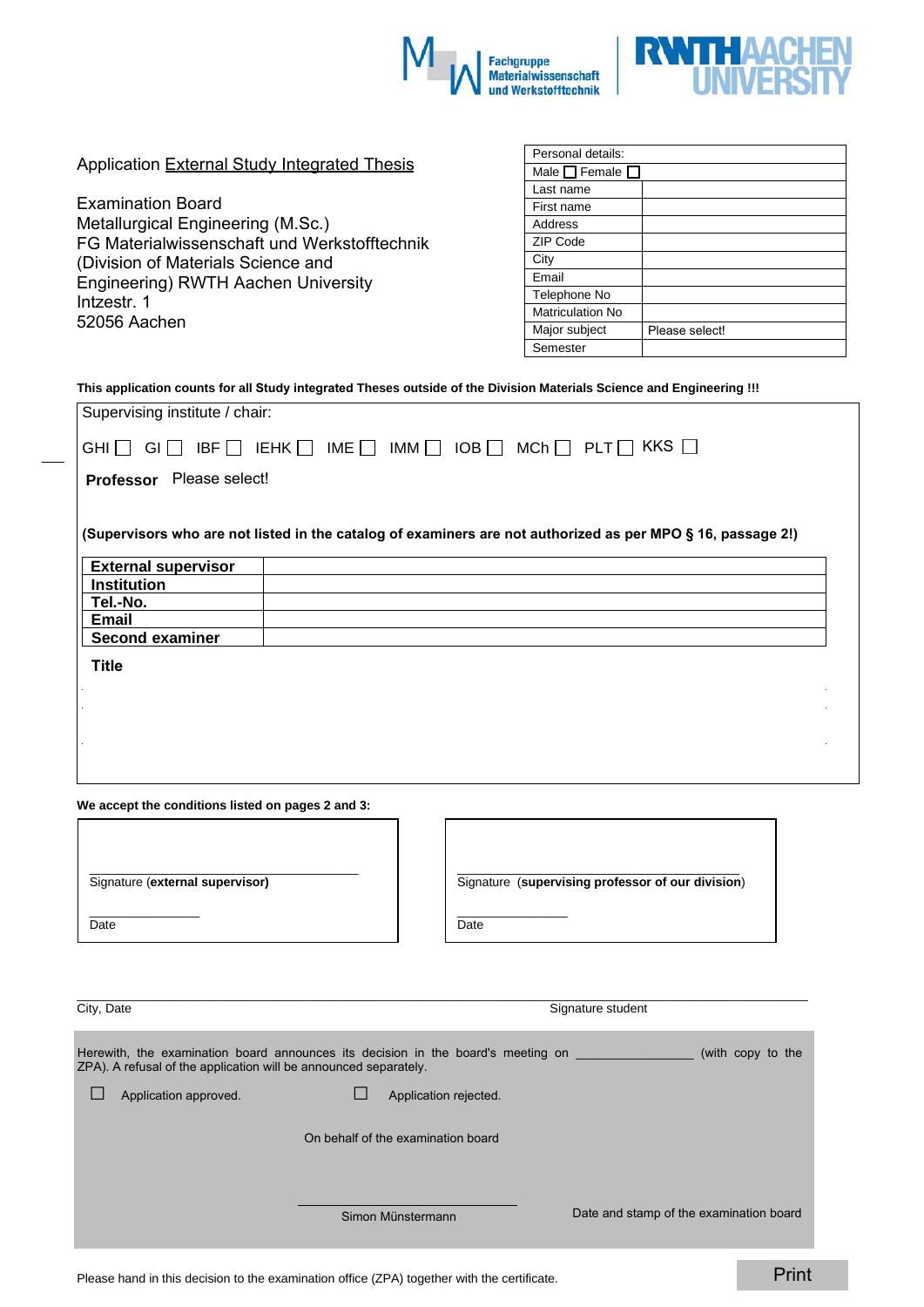



# **Please print out and hand in as well, because it is necessary for the delivery of the reply !**

**RWTH Aachen | PA Metallurgical Engineering | Kopernikusstr. 10 | 52056 Aachen**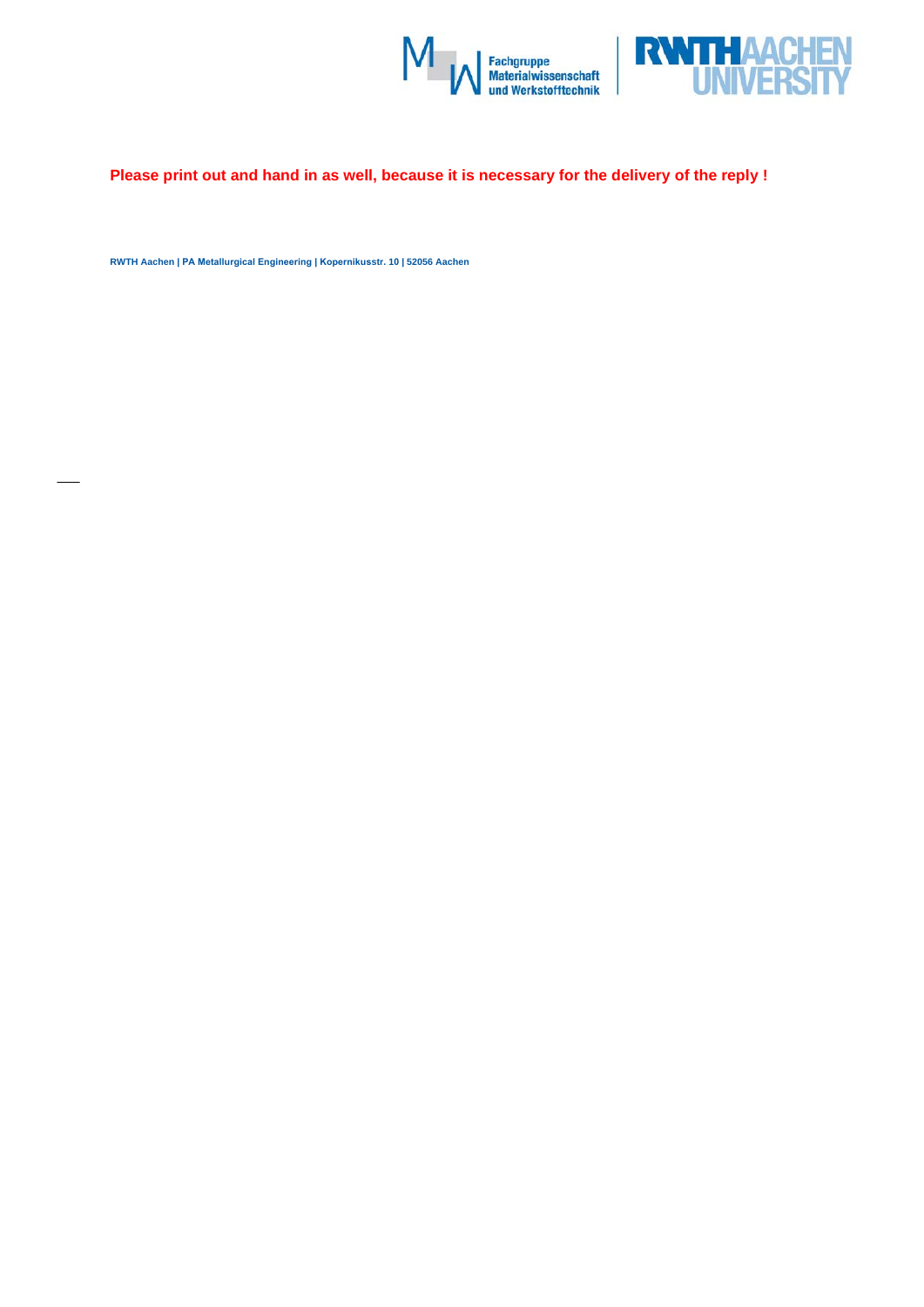



**Motivation:**

**Scheduled work flow:**